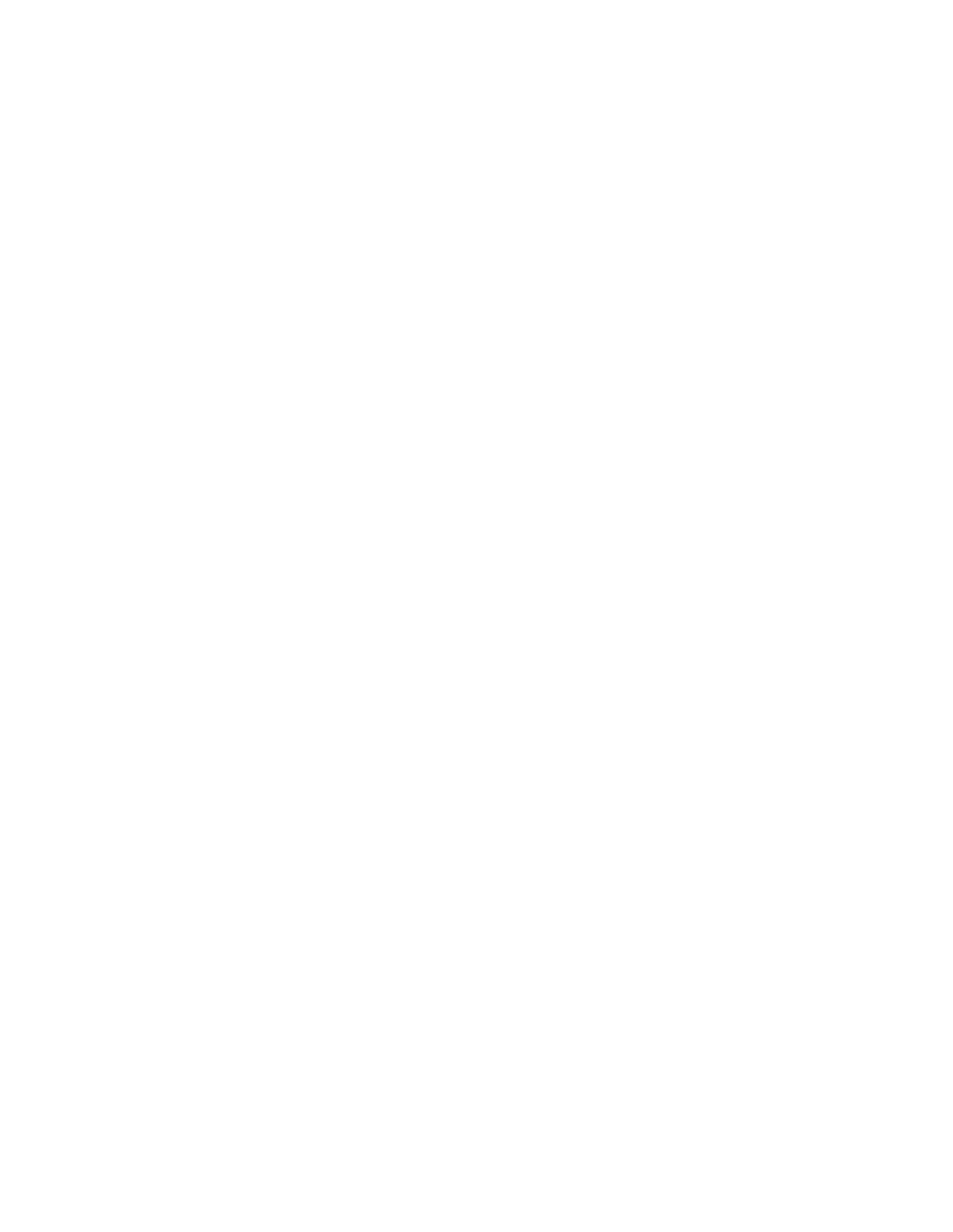#### **Introduction**

Since 1972, the Oak Park Regional Housing Center has been committed to its mission of achieving meaningful and lasting racial diversity in Oak Park. The program has been recognized as a model of best practice within the community and across the nation. This model even has a name: "The Oak Park Strategy." Yet, despite the model's relatively high profile, its full value and impact are not fully understood. The promotion of racial diversity, and especially racial integration, has provided Oak Park with a structure that fosters economic and social benefits for the community.

The origins of the Housing Center are rooted in twin concerns affecting the Chicago region in the 1960s—open (i.e., non-discriminatory) housing and racial re-segregation. While still 99 percent white in the 1970 Census, Oak Parkers had become increasingly supportive of the open housing movement that included an eight-month campaign in Chicago in 1966. Meanwhile, they witnessed the rapid racial change and disinvestment that occurred on the west side of Chicago. They formulated a policy that, by embracing integration as a solution, would promote open housing while avoiding block-by-block resegregation.

The idea was the brainchild of the Housing Center's founder, Roberta Raymond. Raymond wrote her Master's thesis on racial change in Oak Park and surveyed other communities across the nation that had been facing similar issues. After analyzing programs from other communities, she formulated the model of working proactively to assist with housing searches in order to promote integration and avoid discrimination.

The strategy was successful and can be seen in hindsight as far ahead of its time. Raymond recognized that in the entrenched environment of segregation dominating American metropolitan areas, intentional action would be required to foster integration. This remains true into the present. Without such intentional action, white communities commonly segregate in one way or another. They tend to develop as exclusive communities with formal and informal barriers to people of color, especially African Americans, or they suffer from white flight and avoidance that results in concentrations of poverty and disinvestment.

Diversity is now a fundamental component of Oak Park's brand and value. Yet, the condition that gives diversity its strength—integration—is not guaranteed. Thus, investment in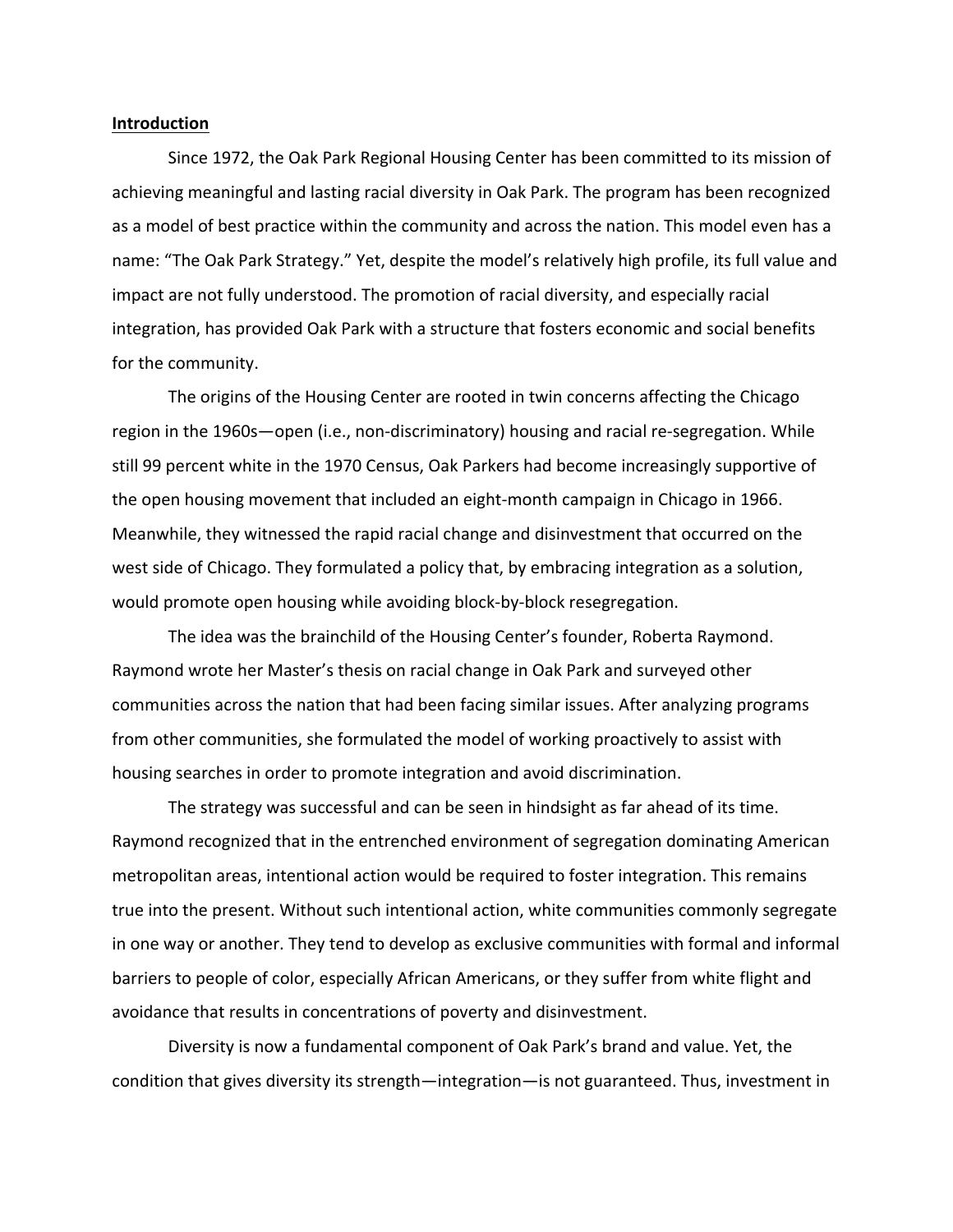the Housing Center and the Oak Park Strategy is critical. Community leaders now accept as fact that the Housing Center's effort to sustain integration positively affects property values, social cohesion, and civic life. It is as much an issue of community culture as of public policy and programing.

# **The Housing Center Model**

In its earliest days, the Housing Center worked on integrating both the rental and ownership markets. Quickly, it became clear that rental integration was both more turbulent and more influential on housing patterns generally. Thus, the focus turned to the rental market. This was also due to Oak Park's significant rental stock. While firmly middle-class, the community was approximately half rental in the 1970s. Rental units still make up nearly 40 percent of all housing units in Oak Park. New rental high-rises are currently adding to that percentage.

Other important factors also encouraged the focus on rental housing. The rental market is more malleable than the ownership market. As prospective tenants are making a decision that involves only a one-year commitment, they are more likely to consider integration than first-time homebuyers who are making a 30-year commitment. [1](#page-3-0) Rental turnover rates are also higher than ownership rates. Typical annual rental turnover across the nation is about 50 percent. In Oak Park, this rate is lower but still at least 30 percent. Thus, nearly one-third of all rental units will change tenants in a given year. This change can have either positive or negative outcomes. If intentional efforts are in place, they allow for relatively quick integration of a building and, more importantly, promote integration stability. However, if left to the market, turnover can result in rapid segregation.

The Housing Center can also have significant influence on housing providers (landlords) because it provides them with demand and services such as fair housing education, management advice, and technical assistance with marketing, tenant screening, and government relations that they would not otherwise enjoy. By providing services landlords

<span id="page-3-0"></span> $<sup>1</sup>$  Black-white segregation is lower for renters than for homeowners; see Friedman, Tsao, and Chen</sup> (2013).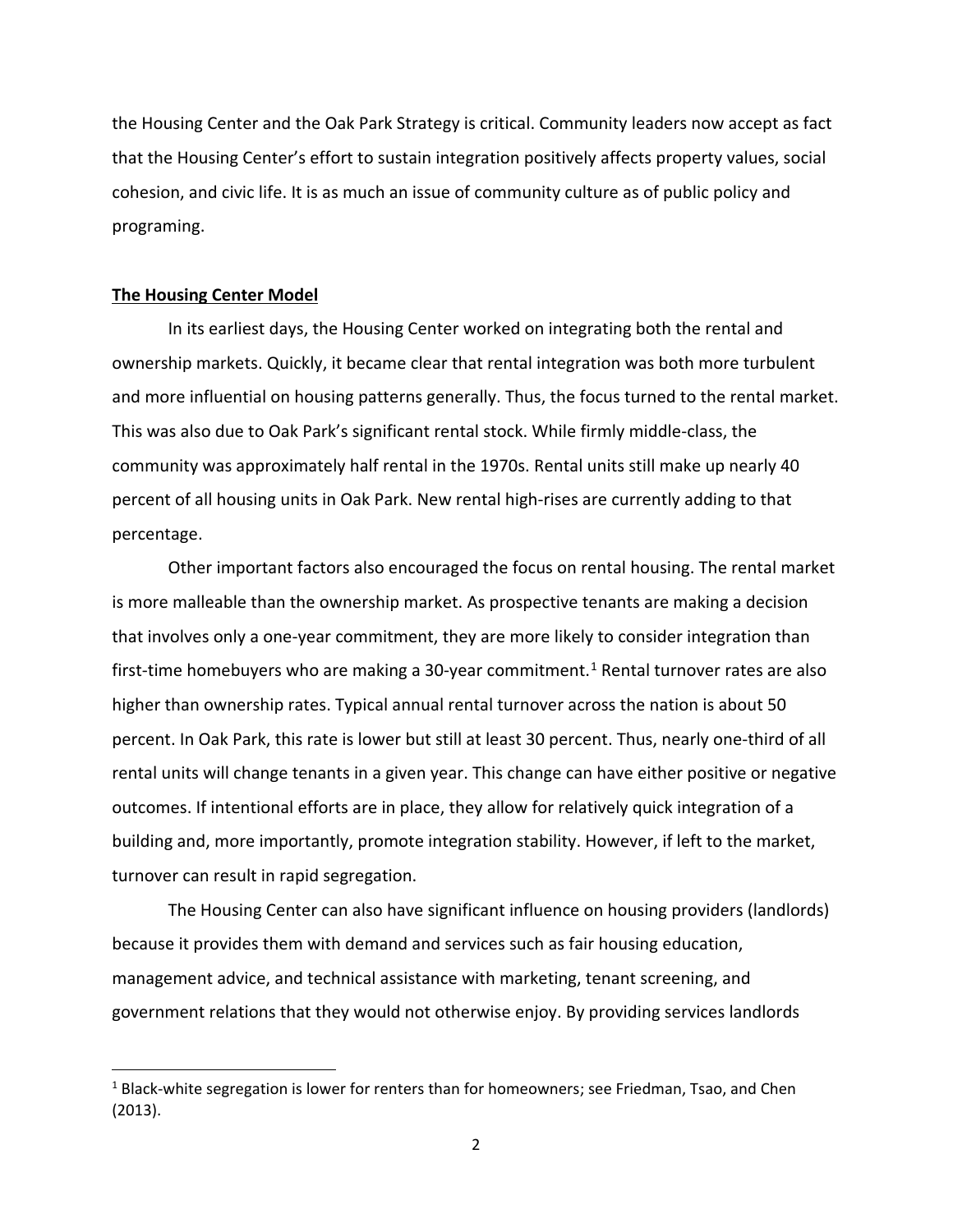need, the Housing Center can improve their commitment to integration and fair housing compliance.

As renters become homeowners, those with experiences renting in integrated settings are more likely to become homeowners in an integrated setting. While local data on this is hard to gather formally, homeowners in Oak Park regularly informally communicate at community meetings and other public arenas that they first came to Oak Park as renters through the Housing Center.<sup>[2](#page-4-0)</sup>

In addition, the Housing Center learned quickly to collaborate with real estate agents in Oak Park. Real estate agents cooperate with the Housing Center on efforts to integrate neighborhoods by showing homebuyers properties throughout the community. While agents cannot promote integration as directly as the Housing Center, the community is small enough that they can reasonably show houses across the community to each of their clients, even when the client asks only to see one part of the community. This strategy has been successful for decades. Housing Center employees communicate with managing brokers and many agents annually to reinforce this effort. In essence, the Housing Center outsources this activity, leveraging hundreds of thousands of dollars in activity annually among well-meaning agents and brokers.

Segregation in a rental building also has a greater impact on neighborhood perception than in single-family dwellings. It is more visible than homeownership segregation, particularly in Oak Park where people typically enter single-family homes from alleys and garages but renters enter from the street or open parking lots. Residents perceive the segregation of rental buildings as an indicator of the racial makeup of a neighborhood. If a building appears segregated, it reinforces a perception of racial isolation in the surrounding area.

# **Promoting a Diverse Demand for Oak Park**

In order to build a diverse community, Oak Park must have a diverse demand for its housing stock. This requires an approach that includes 1) promoting the assets and desirability

<span id="page-4-0"></span> $2$  See the Oak Park Regional Housing Center's Facebook Page for videos of residents talking about their moves.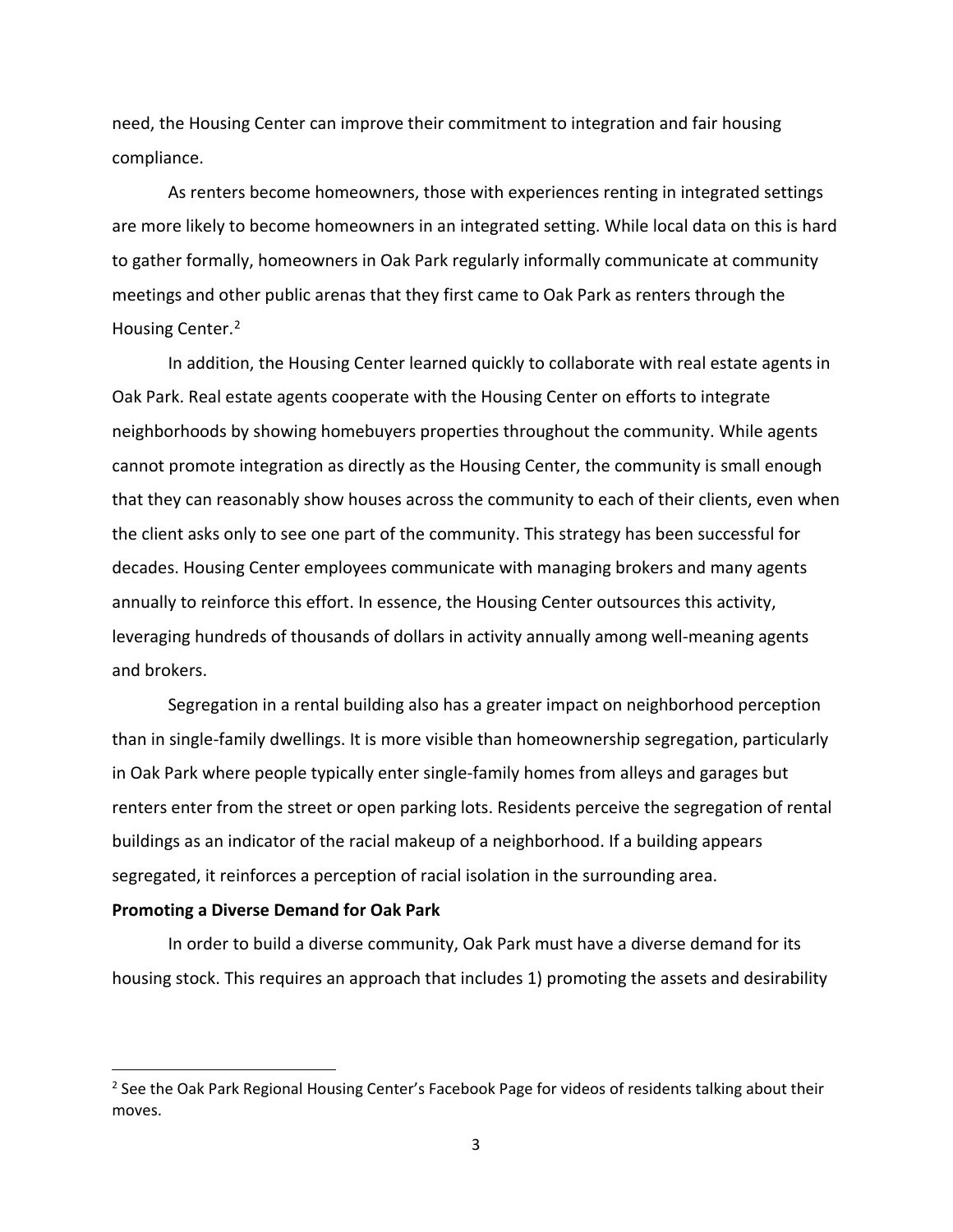of Oak Park, 2) promoting the open and inclusive nature of the community, and 3) marketing the community so as to ensure demand from all racial backgrounds.

This seemingly straightforward approach is in fact difficult, and requires sophistication and finesse. The Housing Center's advertising always focuses on the community, never on one building or apartment. The advertising message has to highlight the amenities of Oak Park without making the community appear exclusive, and it has to promote demand from groups that are under-represented or less likely to choose Oak Park. Because the Housing Center has continuously updated data from its registered clients, it always knows which groups are underrepresented or searching for homes in Oak Park at a lower rate than expected. Its mission is to communicate a welcoming and inclusive community in Oak Park.

#### **Promoting Integration within Oak Park**

Diversity of demand is only a first step in the Housing Center model. Once prospective renters choose to search for housing in Oak Park, they often have preconceived attitudes about where they want to live within the community. While many will state that they want to live in a diverse community, but also that they want to avoid certain parts of Oak Park. These attitudes correlate closely with racial demographic patterns within and surrounding Oak Park.

Oak Park is more integrated than other diverse suburbs. Moreover, almost all of the communities that surround Oak Park have clear predominant racial groups and high segregation levels. The Chicago regional residential pattern is also highly segregated.<sup>[3](#page-5-0)</sup> These patterns, which influence attitudes about Oak Park neighborhoods, are outside local control and will continue for the foreseeable future. Thus, Oak Park must continue countering these forces to remain integrated.

When searching for an apartment, people get information from friends, family, and coworkers warning them about certain parts of Oak Park. Clients who use the Housing Center often tell staff that someone from Oak Park or former residents of Oak Park warned them to stay "west of Ridgeland," "off Austin Boulevard," or "as far west as possible." All of this online and social information, in addition to general implicit biases from societal cues,<sup>[4](#page-5-1)</sup> is at play in the

<span id="page-5-0"></span><sup>&</sup>lt;sup>3</sup> Breymaier, Davis, and Fron (2013).

<span id="page-5-1"></span><sup>4</sup> Hipp (2012); Krysan and Bader (2009); Krysan, Couper, and Farley (2009); Rosenbaum and Argeros (2005); Charles (2000); Quillian (2002).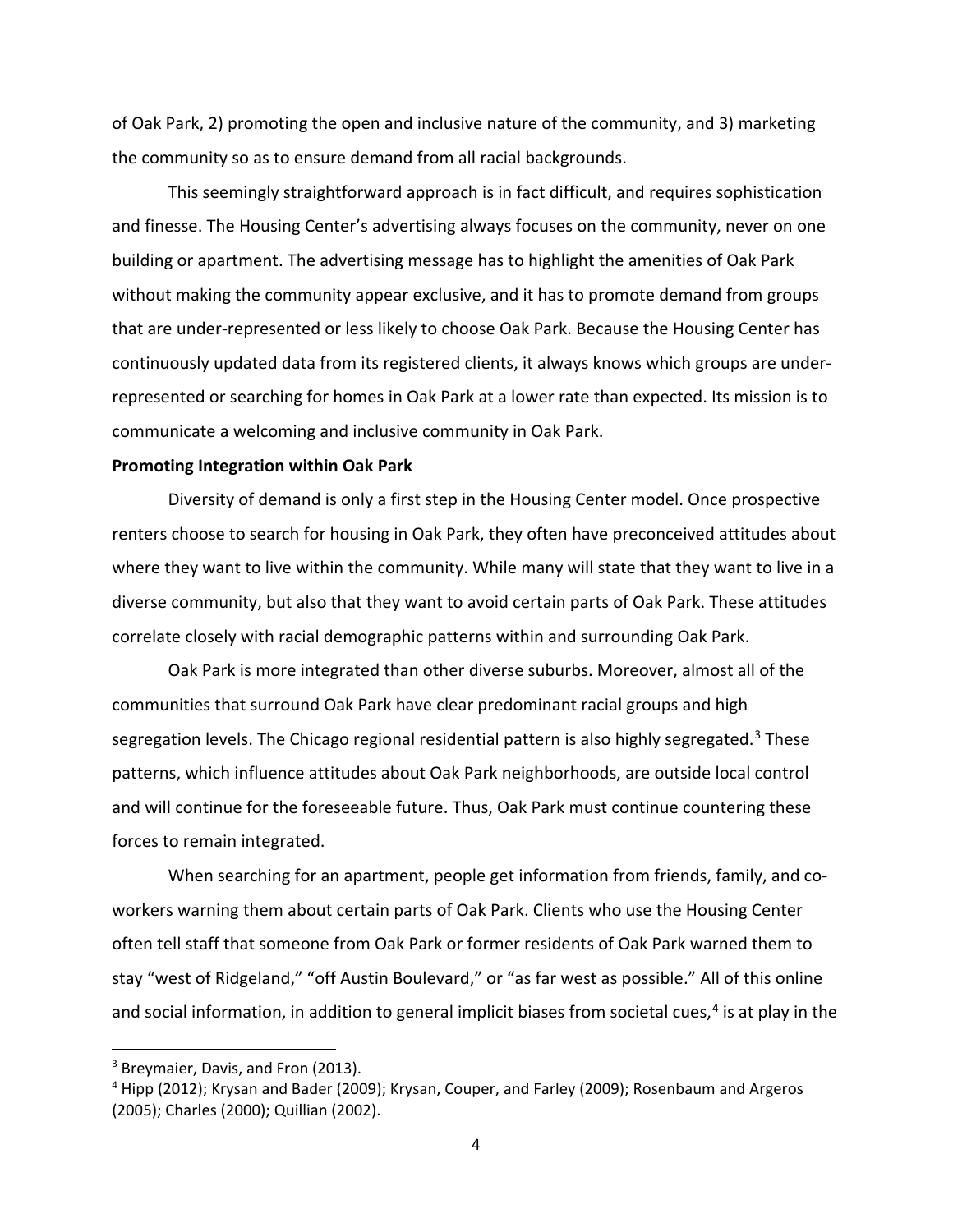minds of rental seekers as they look for a place to live. Websites and social media also play a role in perpetuating false stereotypes about neighborhoods in Oak Park. The success of the Housing Center's model lies in its ability to correct for these misperceptions through conversation with prospective renters.

The actual conversations are far more important than any other part of the process. It is through direct, face-to-face conversation that the Housing Center addresses irrational fears, provides missing information, replaces myths and stereotypes with facts, and engages in gentle persuasion to consider new options. This results in a much different housing search than would occur without the Housing Center. The staff can answer questions about crime, school quality, neighborhood amenities, and even the general feel of neighborhoods. This combination of data and personal experience has a level of authenticity and sincerity that can overcome the much greater amount of misinformation available online and through social networks.



## **Figure 1. A Typical Housing Search without Housing Center Intervention**

In a typical housing search without intervention from the Housing Center, the housing seeker begins with a limited set of options that are highly informed by racial and economic stereotypes. Often, non-African Americans avoid areas that they believe are within or near to predominantly African American areas. The search is limited in a way that will make integration nearly impossible.

A separate phenomenon occurs for African Americans. Despite the reputation and rhetoric of a welcoming community in Oak Park, prospective black residents enter with some hesitation about moving into areas perceived to be the whitest, as promises of equality are not always kept. Some begin by playing it safe, limiting their searches to eastern Oak Park to avoid possible isolation or harassment.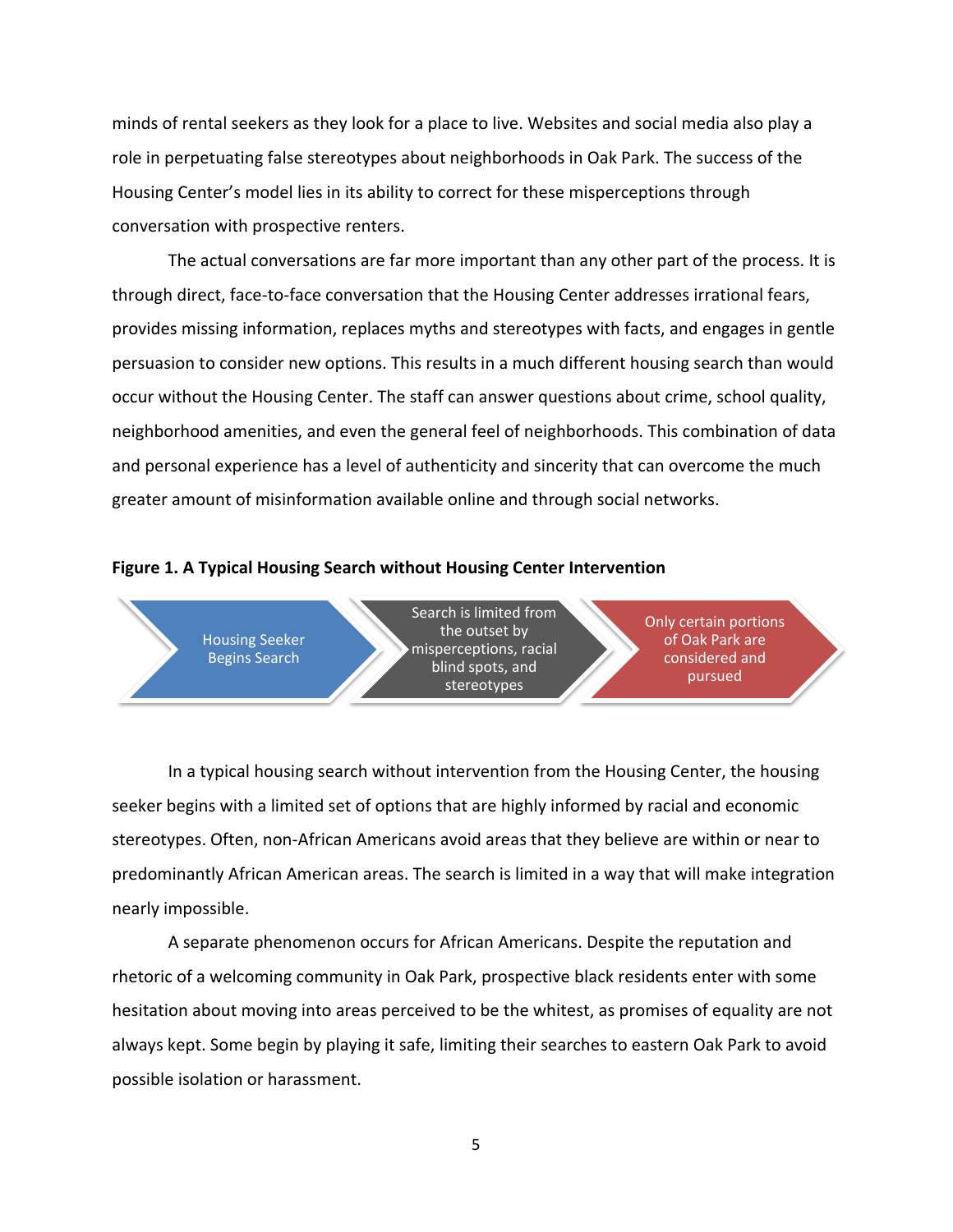# **Figure 2. A Search by a Housing Center Client**



When the Housing Center intervenes in a search, the housing seeker is presented with additional options that they normally would have ignored or actively avoided. In the process, the cycle of segregation is disrupted with new information and personalized service to encourage consideration of an affirmative move—a move that will sustain or improve the integration of a building or block. This includes both active listening and gentle challenges to reduce the reluctance towards such a move.

Advisors do not simply provide listings. They converse with a client for about 40 minutes on average in their first meeting. In about a third of all cases, clients also revisit for a follow-up meeting with an advisor that normally will last about 20 minutes. Additional calls and emails are regularly exchanged between advisors and clients during the search for an apartment. Over the previous five years, the rate for affirmative moves by Housing Center clients is 68 percent, and improves to 80 percent when clients move to units in the Housing Center's listings from cooperating landlords.

In cases where 1) the Housing Center can suggest a unit that will result in an affirmative move, 2) it has keys to the unit, and 3) a client is interested in being shown the unit, the Housing Center will offer to have a guide show them units. Guides provide additional encouragement for an affirmative move and have further discussion with clients to overcome misperceptions about the community. Moves that result from guides showing apartments are extremely successful (94 percent) in promoting integration.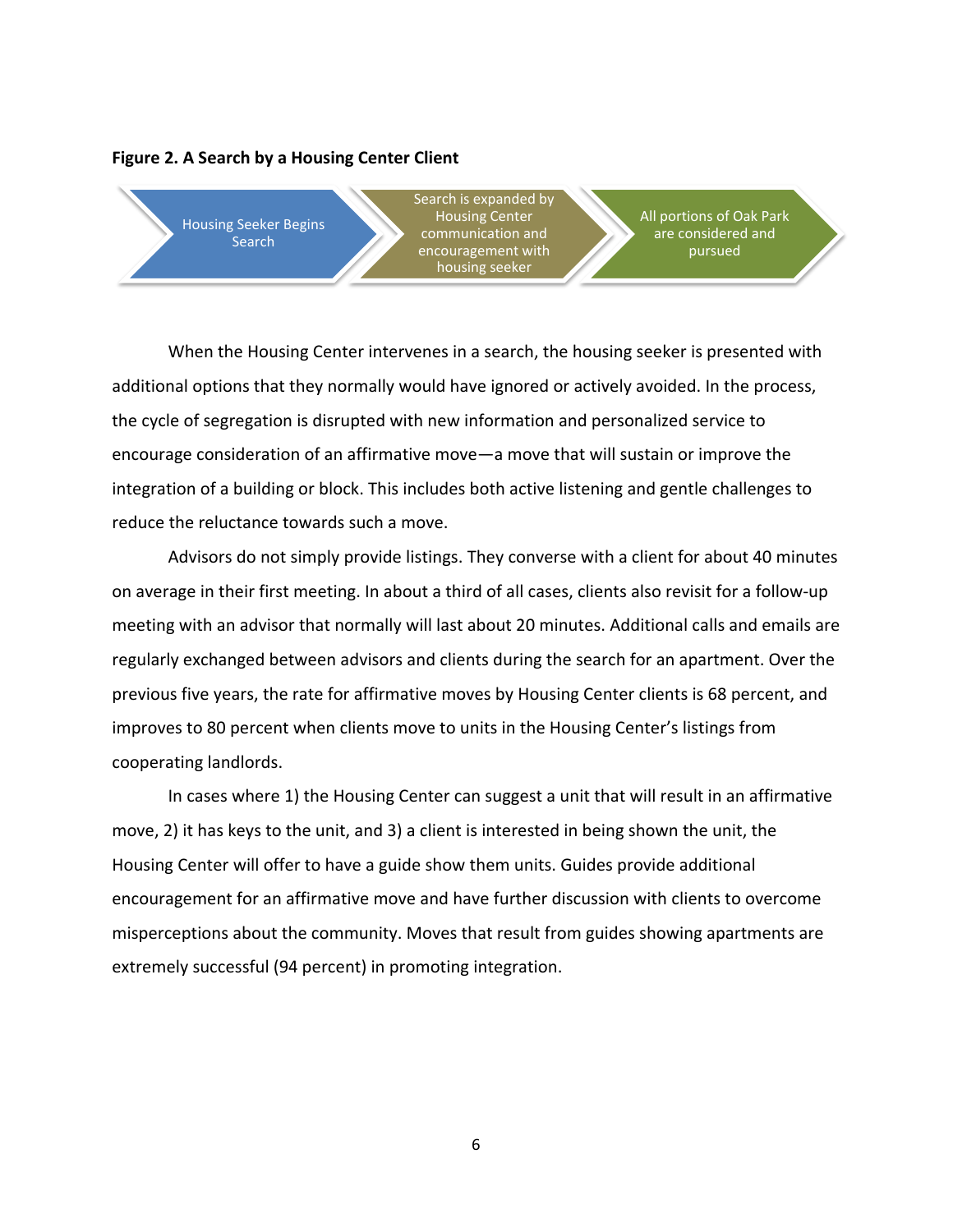|  | Table 1. Rental Moves and Affirmative Move Rates in Oak Park, IL |
|--|------------------------------------------------------------------|
|--|------------------------------------------------------------------|

| <b>5-Year Total from</b> | Moves by              | Moves by   | Explanation                                                   |
|--------------------------|-----------------------|------------|---------------------------------------------------------------|
| 2010 - 2014              | <b>Housing Center</b> | Other      |                                                               |
|                          | Clients               | Renters    |                                                               |
| All Moves                | 4,612                 | 6,687(1)   | Housing Center is responsible for 40% of moves to Oak         |
|                          |                       |            | Park.                                                         |
| <b>Affirmative Rate</b>  | 68%                   | $25\% (2)$ | Housing Center affirmative rate is 2.7 times better than      |
|                          |                       |            | the general affirmative rate. The general rate would result   |
|                          |                       |            | in rapid segregation.                                         |
| Moves to Units Listed    | 2,798                 | 2,090      | Housing Center rents 57% of the units listed with us.         |
| with Housing Center      |                       |            |                                                               |
| <b>Affirmative Rate</b>  | 80%                   | 53%        | Housing Center affirmative rate is 1.5 times better than      |
|                          |                       |            | the general affirmative rate. The general rate is just barely |
|                          |                       |            | integrative.                                                  |
| Moves to Multi-          | 798                   | 339        | Housing Center is responsible for 70% of moves to Village-    |
| <b>Family Housing</b>    |                       |            | supported MFHIP buildings.                                    |
| Incentives Program       |                       |            |                                                               |
| <b>Listed Units</b>      |                       |            |                                                               |
| <b>Affirmative Rate</b>  | 94%                   | 49%        | Housing Center affirmative rate is 1.9 times better than      |
|                          |                       |            | the general affirmative rate. The general rate would result   |
|                          |                       |            | in segregation.                                               |

Notes: Grayed data is based on estimates.

(1) Estimate based on remaining 60 percent of market turnover minus a 2 percent vacancy rate.

(2) Estimate based on rate of integrated moves in the Chicago region using the Panel Study of Income Dynamics data and a 50 percent increase in that rate as an "Oak Park effect"

These services are unique to the Housing Center. Landlords do not offer them, primarily for two reasons. First, as owners and managers of housing, landlords do not have the same legal ability to engage in integration activity that the nonprofit and property-free Housing Center enjoys. Second, landlords are, as would be reasonably expected, profit-driven, not mission-driven. Their primary function is to rent out their units in a profitable manner, not to promote racial integration.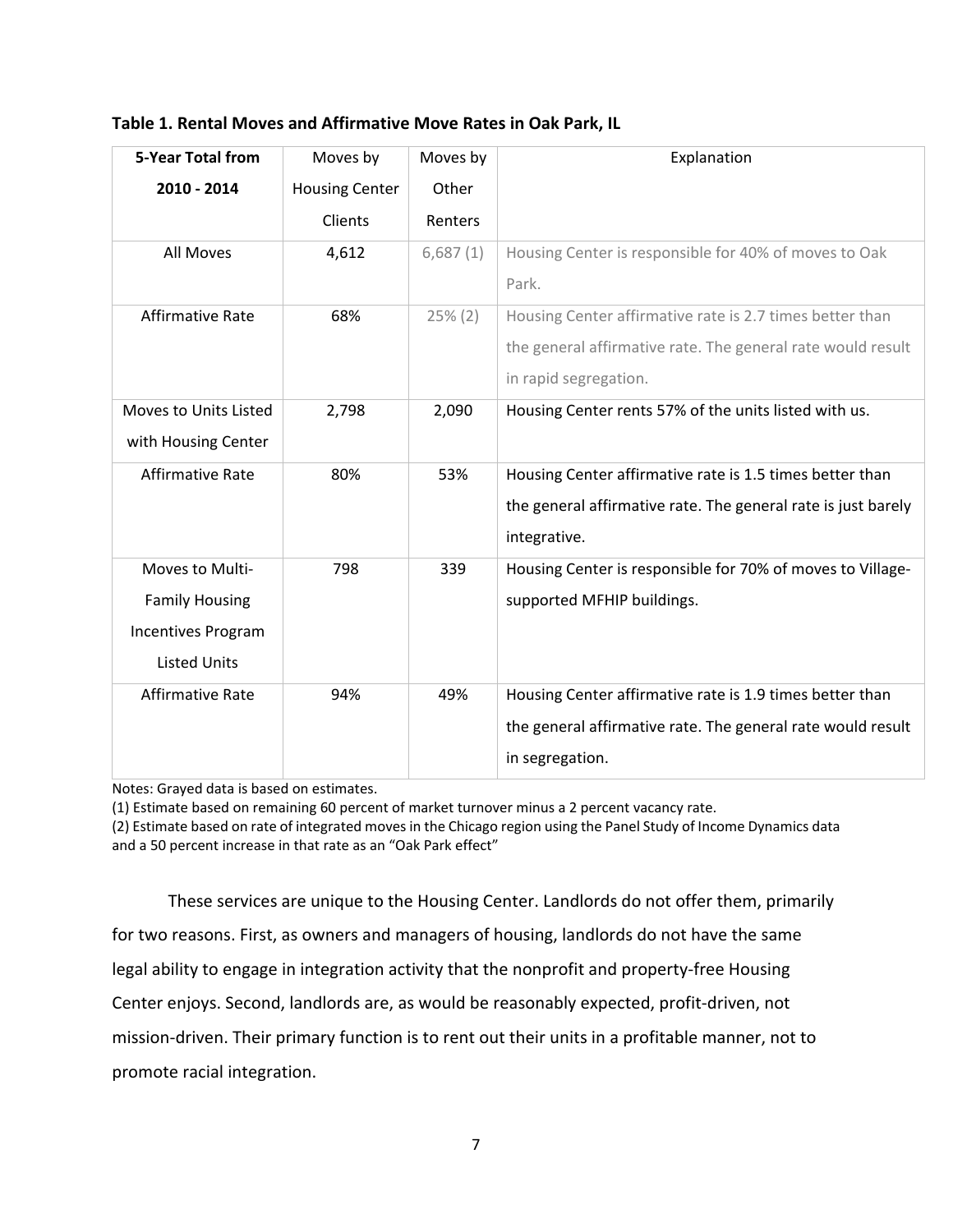Another factor that makes it difficult for owners to market their units affirmatively is that, with a few exceptions, landlords in Oak Park do not own property in enough different areas of the village to encourage integration. Many landlords own three or fewer buildings. In nearly all of these cases, their buildings are located near each other. The supply available to each landlord does not allow for them to pursue wider integration efforts without help from the Housing Center.

Data shows the Housing Center's efficacy in producing residential integration in Oak Park. In moves where the Housing Center advises a client, the integration rate is significantly higher than when the Housing Center is not involved. Of 2,778 moves made by Housing Center clients to listed units from cooperating landlords within Oak Park, 2,224, or 80 percent, were affirmative. Of the 2,090 moves to units listed with the Housing Center but rented by nonclients, only 53 percent were affirmative. As shown in Table 1, this disparity is even greater for moves to units in the Multi-Family Housing Incentives Program (MFHIP), which are the most vulnerable to segregation.

It is also worth noting that even for the moves by "Other" renters on this graph, the Housing Center is exerting some influence through its technical assistance to the cooperating landlord listing the unit. The nonprofit Residence Corporation's buildings are also included in these numbers. If this graph included only for-profit private landlords, the affirmative rate for "Other" moves would fall below 50 percent.

# **Unique in the Area**

Oak Park is unique in the region for its racial stability and integration. Neighboring communities are showing greater tendencies toward overall population shifts, as Table 2 demonstrates.

8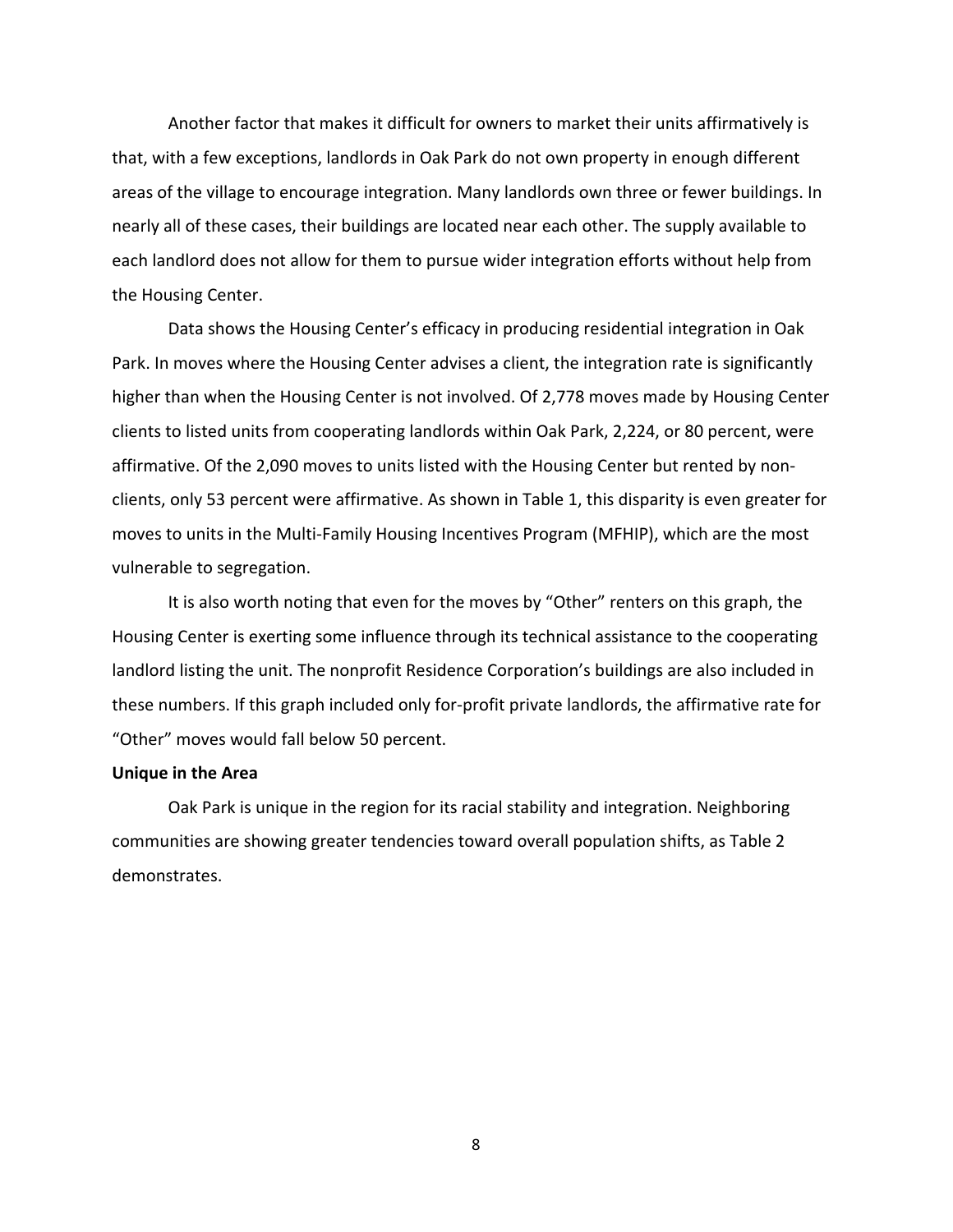| Race/Ethnicity | <b>Austin</b> | <b>Cicero</b><br><b>Berwyn</b> |        | Elmwood | <b>Forest</b><br>Oak Park |       | <b>River</b>  |
|----------------|---------------|--------------------------------|--------|---------|---------------------------|-------|---------------|
|                |               |                                |        | Park    | Park                      |       | <b>Forest</b> |
| White          | $-1%$         | $-25%$                         | $-11%$ | $-11%$  | $-5%$                     | $-1%$ | $-5%$         |
| <b>Black</b>   | $-4%$         | 5%                             | 2%     | 0%      | 2%                        | $-1%$ | 1%            |
| Asian          | 0%            | $-1%$                          | $-1%$  | 0%      | 1%                        | 1%    | 3%            |
| Latino         | 5%            | 22%                            | 10%    | 10%     | 2%                        | 1%    | 0%            |

**Table 2. Changes in Population Shares for Oak Park, IL and Adjacent Communities, 2000 - 2013**

Source: 2000 Census and 2013 American Community Survey

Berwyn, Cicero, and Elmwood Park are experiencing rapid racial changes in their populations. Forest Park and River Forest are experiencing changes at a slower rate. However, population losses are only in the white category. In Forest Park, these changes are resulting in a greater deviation from the regional average for population shares. In River Forest, recent changes could signal progress toward integration if future trends begin to include black and Latino populations at a greater rate. While already predominantly African American, Austin continues to lose white population but is now experiencing an increase in Latino population.

Only Oak Park is experiencing small, demographically stable changes. This stability is important for planning purposes and for community cohesion. Moreover, those changes are bringing Oak Park closer to regional population averages, indicating that people of all races are looking to Oak Park as a place to live. Indeed, with the exception of its relatively small share of Latinos, Oak Park is closer to regional averages for population shares than any of its neighbors (see Table 3). Oak Park's overall difference from the regional average is also the smallest. It is an amazing accomplishment given that prior to the Housing Center, Oak Park was 99 percent white and deviated wildly from the regional averages.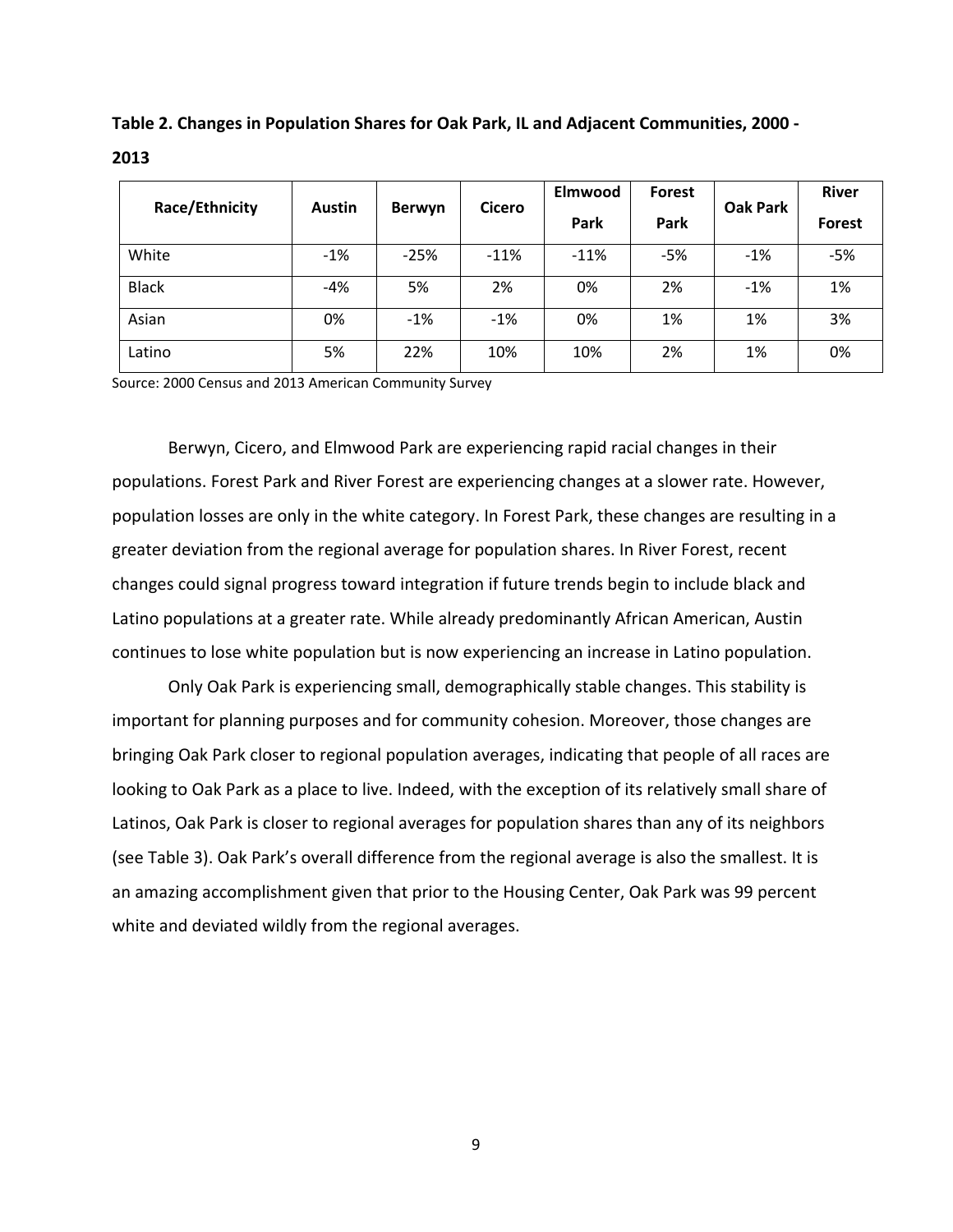**Table 3. Variance from Regional Population Shares for Oak Park, IL and Adjacent** 

|                       | Region | Percentage Point Difference between Region and Community |        |               |                 |                |             |                        |
|-----------------------|--------|----------------------------------------------------------|--------|---------------|-----------------|----------------|-------------|------------------------|
| Race/Ethnicity        |        | <b>Austin</b>                                            | Berwyn | <b>Cicero</b> | Elmwood<br>Park | Forest<br>Park | Oak<br>Park | <b>River</b><br>Forest |
| White                 | 53%    | $-49%$                                                   | $-22%$ | -45%          | 20%             | $-7%$          | 11%         | 28%                    |
| <b>Black</b>          | 17%    | 68%                                                      | $-12%$ | $-15%$        | $-17%$          | 15%            | 3%          | $-12%$                 |
| Asian                 | 6%     | 5%                                                       | $-4%$  | -6%           | $-4%$           | 2%             | $-1%$       | $-1%$                  |
| Latino                | 22%    | $-13%$                                                   | 38%    | 66%           | $-1%$           | $-12%$         | $-15%$      | $-17%$                 |
| <b>Total Variance</b> | N/A    | 135%                                                     | 76%    | 131%          | 42%             | 35%            | 31%         | 58%                    |

# **Communities, 2013**

Source: 2013 Area Community Survey

The segregation within surrounding communities also has an influence on decisions to move to Oak Park. Even as the Housing Center continues to promote integration within the community, segregation dominates most of western Cook County as the following dot density map of 2010 Census data shows.

# **Figure 3. Dot Density Map of Population by Race/Ethnicity in Oak Park, IL and Surrounding Area**



Source: Oak Park Regional Housing Center analysis of 2010 Census data Key: Pink=White Blue=African American Orange=Latino Green=Asian; 1 dot = 10 persons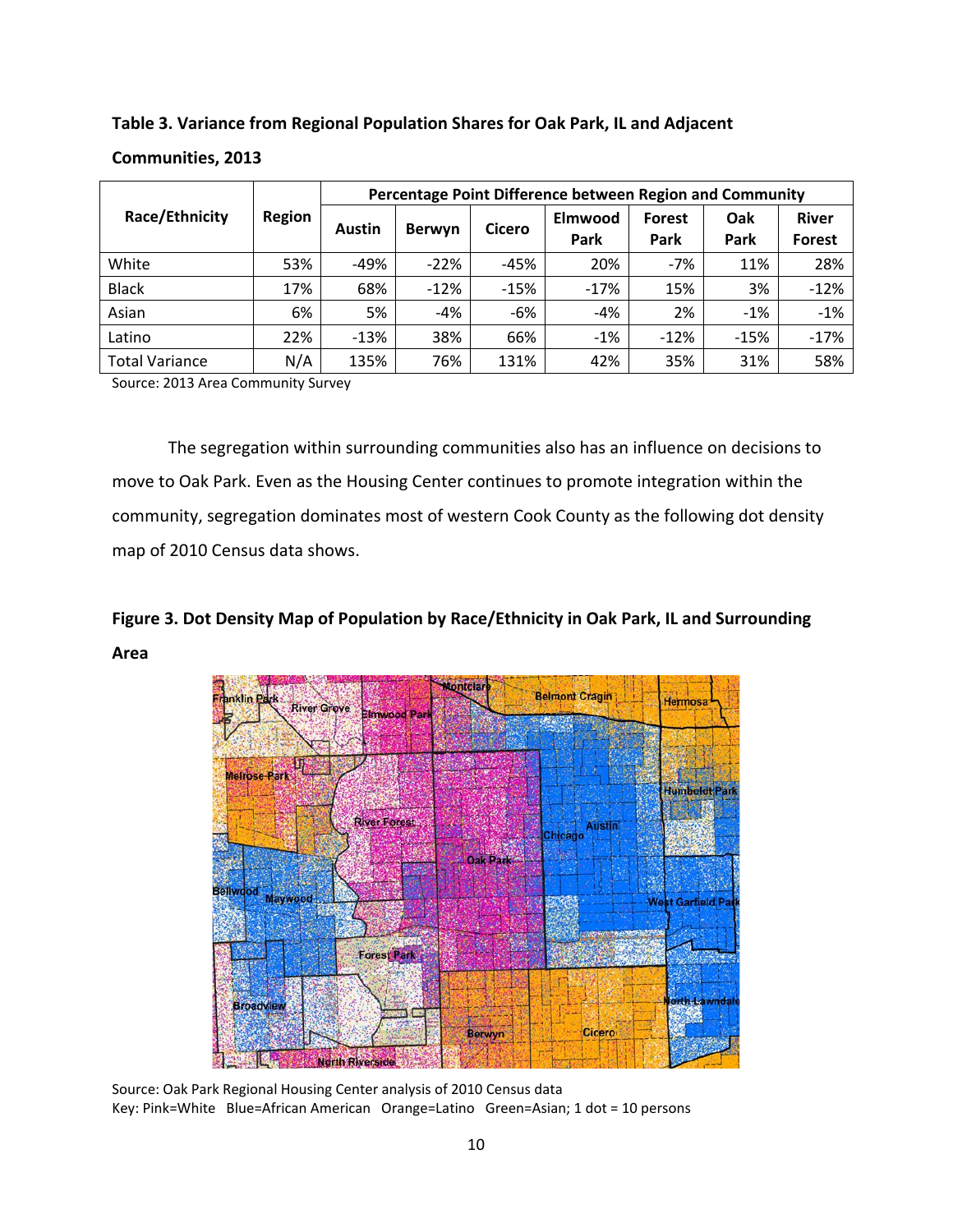# **The Value of the Housing Center and Integration**

The intentional effort to sustain the integration of our diverse community is an investment with many social and economic benefits for Oak Park. It results in a more harmonious and a more prosperous community.

Typically, when a community sees a change in diversity, that change is accompanied by patterns of segregation. Examples of this are abundant in the Chicago region, including in nearby community areas and suburbs. Moreover, this trend has continued throughout history to the present day. In fact, segregation has been a historically consistent and fundamental form of perpetuating inequality in America, particularly since the Reconstruction era. During the Great Migration to Midwestern and Northeastern cities, segregation was heavily enforced by local, state, and federal government policies. As a result, 24 of the 30 most segregated cities and metropolitan regions in the nation are in the Midwest and Northeast. Chicagoland consistently ranks in the top five most segregated regions. [5](#page-12-0)

Even in communities that at one time had integration efforts in place but later scaled them back or abandoned them, diversity has been accompanied by segregation. Shaker Heights, Ohio and University City, Missouri, both had integration programs predating even the Oak Park Strategy, but they dramatically scaled back these efforts; they have subsequently sustained diversity but experienced diminished integration.

Meanwhile, segregation often results in negative economic consequences, particularly in areas that have higher minority populations, but also for whole communities. The Voorhees Center at the University of Illinois at Chicago has mapped how incomes have declined in Chicago census tracts that have racially segregated to become predominantly minority tracts. They also demonstrated that the current income inequality divide is almost identical to the pattern of racial segregation in Chicago. [6](#page-12-1)

Arguably, the negative effect on a whole community is more pronounced in suburban contexts where populations and geographical areas are smaller. Often, the negative

<span id="page-12-0"></span> $5$  The Chicago region is the 5th most segregated. 3 adjacent regions are 1st (Gary, IN), 3rd (Milwaukee, WI), and 74th (Rockford, IL) according to CensusScope

http://www.censusscope.org/us/rank\_dissimilarity\_white\_black.html.

<span id="page-12-1"></span> $6$  Nolan (2015).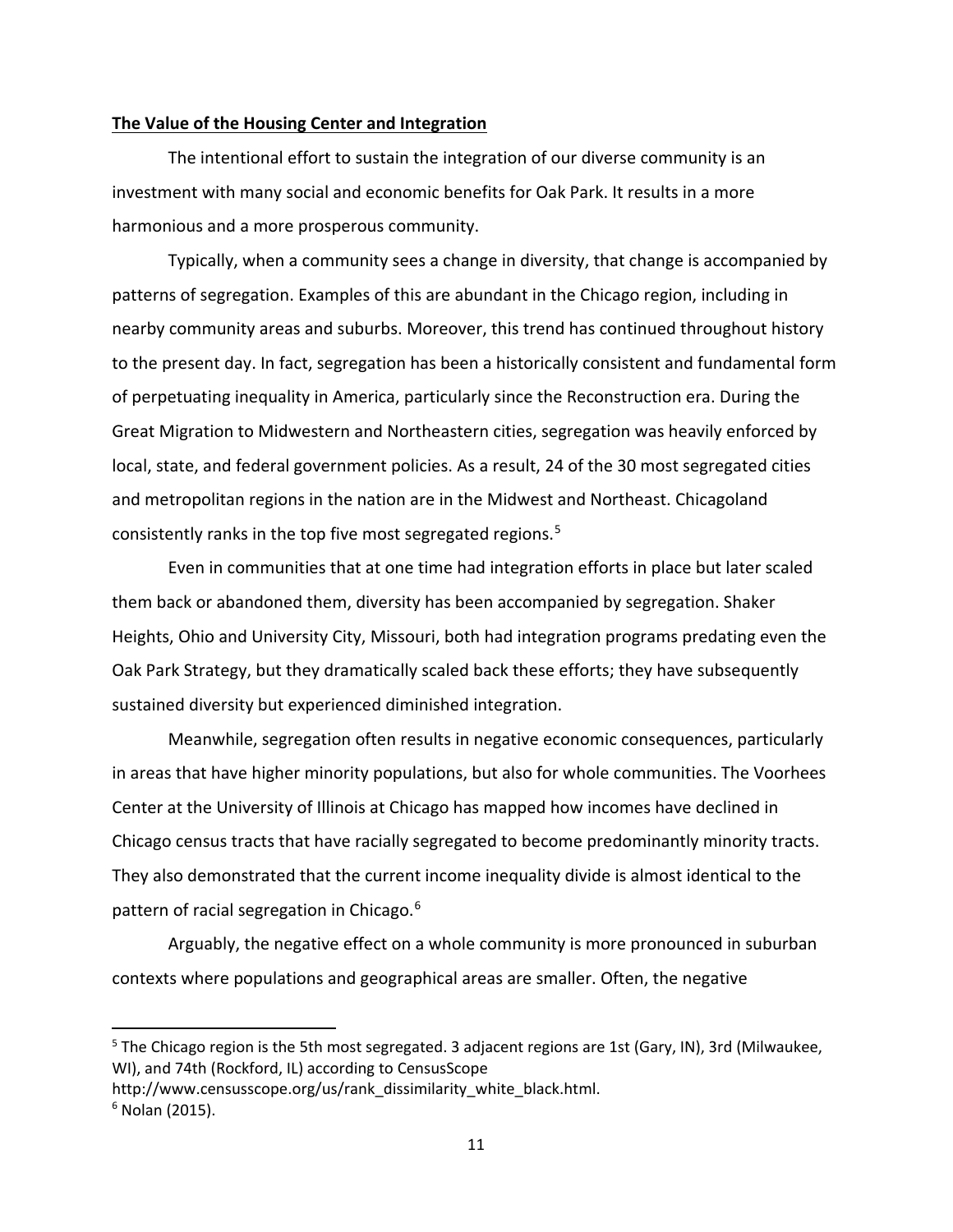consequences of segregation overtake a whole suburb, resulting in lower property values, lower tax revenue, and diminished services. The Chicago Metropolitan Agency for Planning has mapped regional opportunity. This geospatial index includes access to employment, good schools, and other important quality-of-life factors. It also includes the fiscal capacity of each municipality. There is an extremely close correlation between communities of color, constrained fiscal capacity, and a lack of opportunity.<sup>[7](#page-13-0)</sup> Thus, racial integration strategies in diverse communities are more than social justice programs: they promote economic prosperity as well.

Many of the Chicago region's majority-black south suburban communities formed a collaboration called Diversity, Inc. to promote diverse and integrated communities. All of these communities continue to provide housing for middle-class or working-class households. However, they suffer economically, probably due to perceptions of majority-black communities that are influenced by implicit biases, racial blind spots, and stereotypes.

Two phenomena particularly detrimental to majority-black communities, depressed home values and retail redlining, are pronounced in these poor south-side neighborhoods. If segregation were to occur within Oak Park, it is reasonable to expect that areas with greater African American populations would lose value and be less desirable for retail development. This is a consistent outcome of segregation. The structural forces of racism result in negatively skewed home values in neighborhoods of color.

Table 4 shows that even though the southern suburbs of Flossmoor and Olympia Fields have higher median incomes than Oak Park, their median home values are lower. In the case of Flossmoor, the difference is astonishing. While median income is \$22,000 higher, median home value is \$102,000 lower. Homewood and Matteson have slightly lower incomes, but the corresponding home values are about half those in Oak Park. These lower property values reduce property tax revenues and strain the fiscal capacity of these communities to provide high quality services and comfortable lifestyles.

<span id="page-13-0"></span> $7$  See Breymaier, Davis, and Fron (2013), 46, Map 10: "Regional Areas of Opportunity."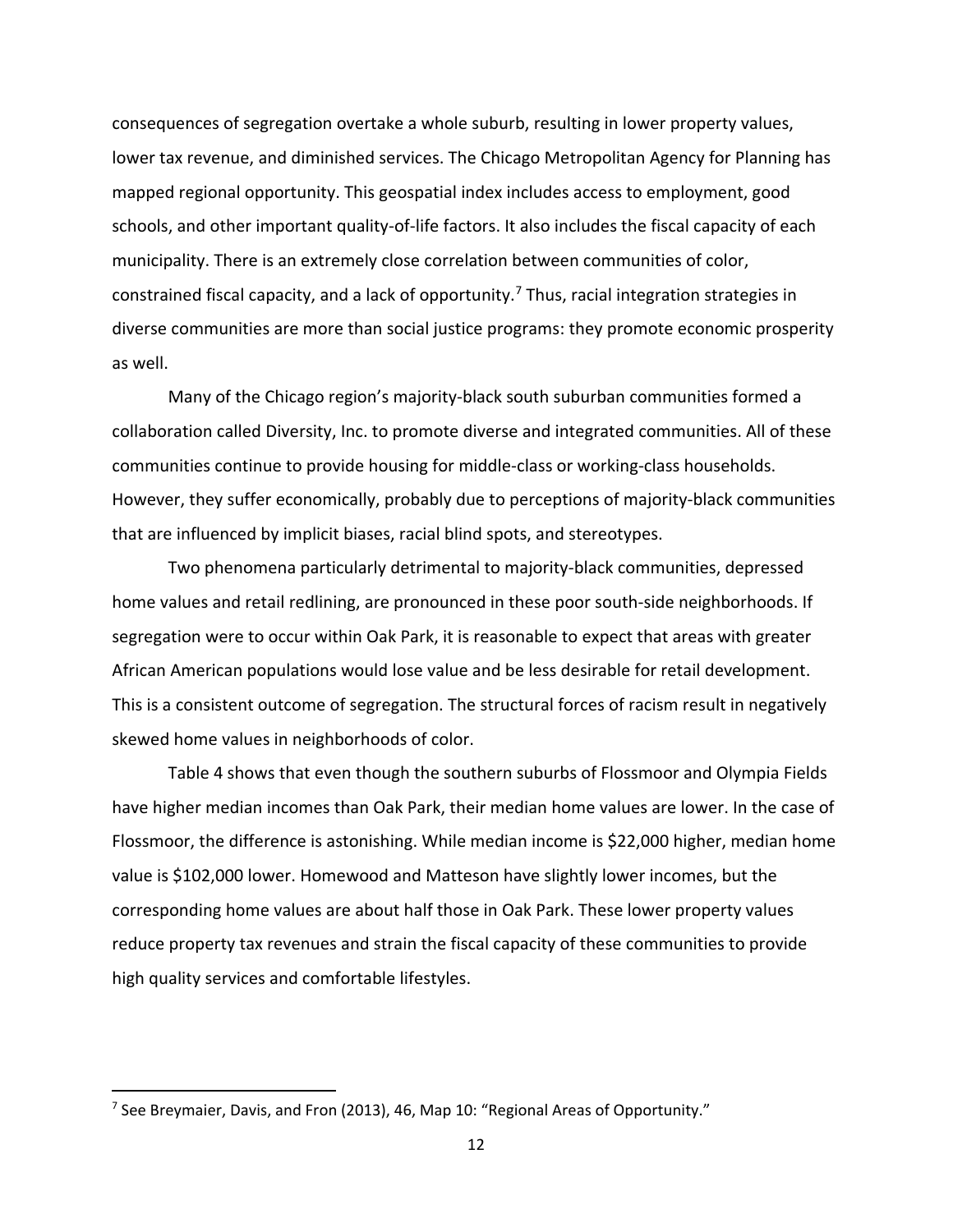**Table 4. Median Income and Median Home Value for Oak Park, IL and Comparable Municipalities in Chicago's South Suburbs**

| <b>Community</b> | <b>Median Income</b> | <b>Median Home Value</b> |
|------------------|----------------------|--------------------------|
| Flossmoor        | \$100,941            | \$256,500                |
| Olympia Fields   | \$85,917             | \$246,500                |
| Oak Park         | \$78,802             | \$358,800                |
| Homewood         | \$70,121             | \$180,100                |
| Matteson         | \$70,000             | \$167,500                |

Source: 2010 US Census

Arguably, Oak Park is more conveniently located than Flossmoor. The west-side suburb of LaGrange has a location more comparable to Flossmoor's: both towns have commuter rail access and a similar commute time into downtown Chicago. The two communities have nearly identical median incomes, and both are similarly residential, with about the same owner-torenter ratio. The only significant difference is race: Flossmoor is 41 percent white, while LaGrange is 82 percent white. The difference in home values is striking. Median home values in LaGrange are \$437,600, while in Flossmoor they are \$256,500. Race appears to be a significant influence on the differing home values in the two communities.

Retail redlining also harms majority-black communities. They lose retail opportunities due to the perceptions associated with the racial makeup of the communities. William Bellinger and Jue Wang found that African American communities are systematically underserved by retail, even though Latino and low-income communities are not.<sup>[8](#page-14-0)</sup> Direct discussion with south suburban municipal officials concurs with this research. They struggle consistently to attract new businesses to their communities despite the fact that they have middle-class populations.

To most Oak Parkers' minds, an equally unappealing change would be a community that segregated toward an exclusivity that significantly reduced populations of people of color. While research does not indicate that this would typically result in economic losses, Oak Park would certainly suffer socially. Diversity is a core value of Oak Park. Failure to sustain a diverse and integrated community would be a loss to the identity and sense of place in Oak Park. In

<span id="page-14-0"></span> <sup>8</sup> Bellinger and Wang (2011).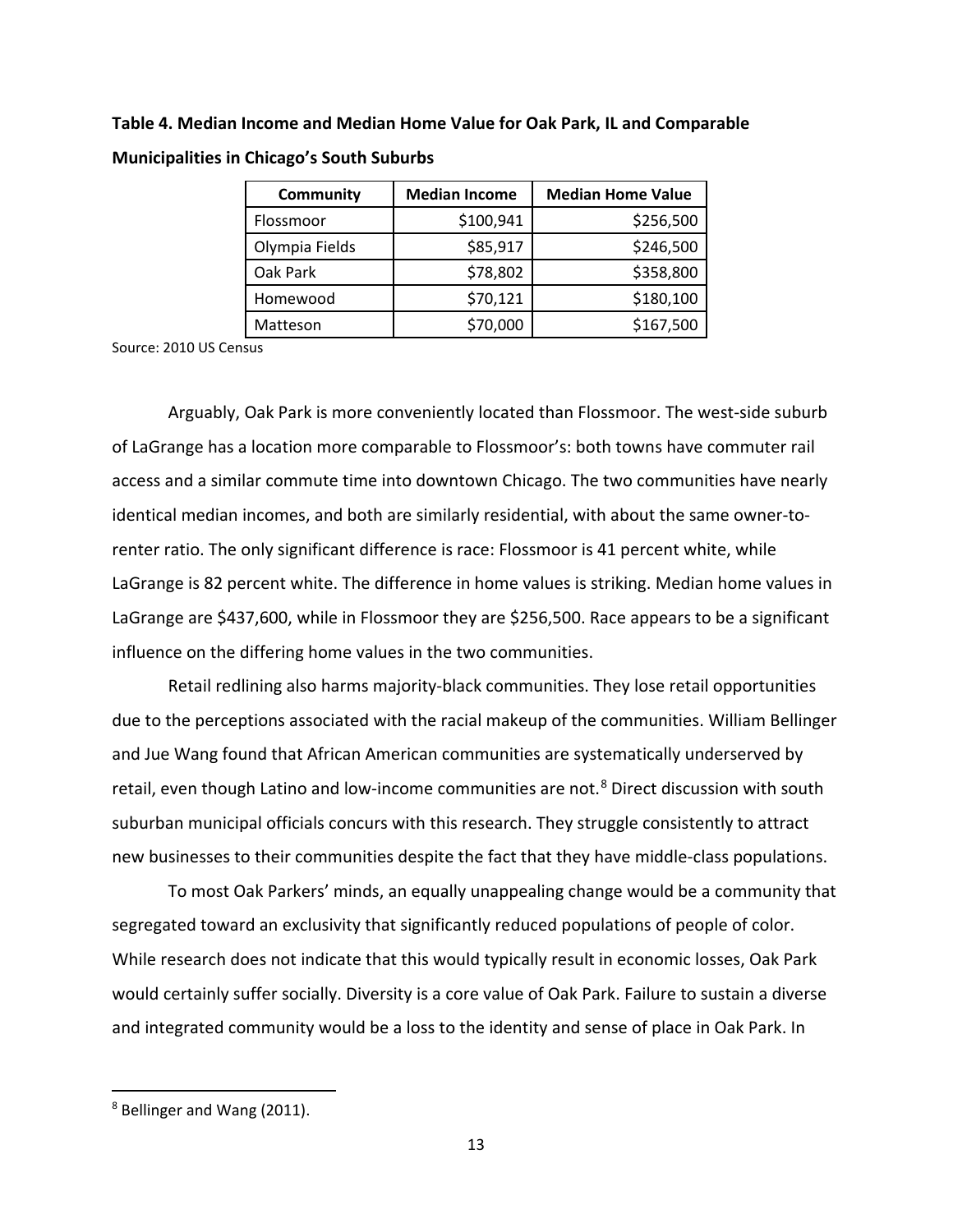essence, the integrated diversity of the community is its brand. A loss of diversity and integration would likely cause some instability as more progressive-minded homeowners reconsidered their commitment to living in the community.

Through intentional efforts to sustain integration, Oak Park has built diversity into a competitive advantage. Those searching for a predominantly white community with a quality of life similar to Oak Park have hundreds of choices in the Chicago region. What brings them to Oak Park is a unique quality of diversity with prosperity. This diversity also sustains other parts of Oak Park life that residents value. It enhances arts and cultural life and fosters a civic mindedness and generosity among residents. The diversity of Oak Park sets it apart from other communities in the region and often puts it in a positive media spotlight that markets the community nationally.

With its integration strategy, Oak Park has created an environment where diversity and prosperity coexist. It is unlike communities where diversity broadens without an integration strategy. The following graph shows the uncommon nature of Oak Park by charting the change in white population percentages and the change in the equalized assessed value of real estate in the community standardized to 2010 dollars. As Oak Park lost white population, property value increased in real dollars. This return on investment for homeowners and property investors has run counter to the conventional wisdom that diversity brings disinvestment and instability.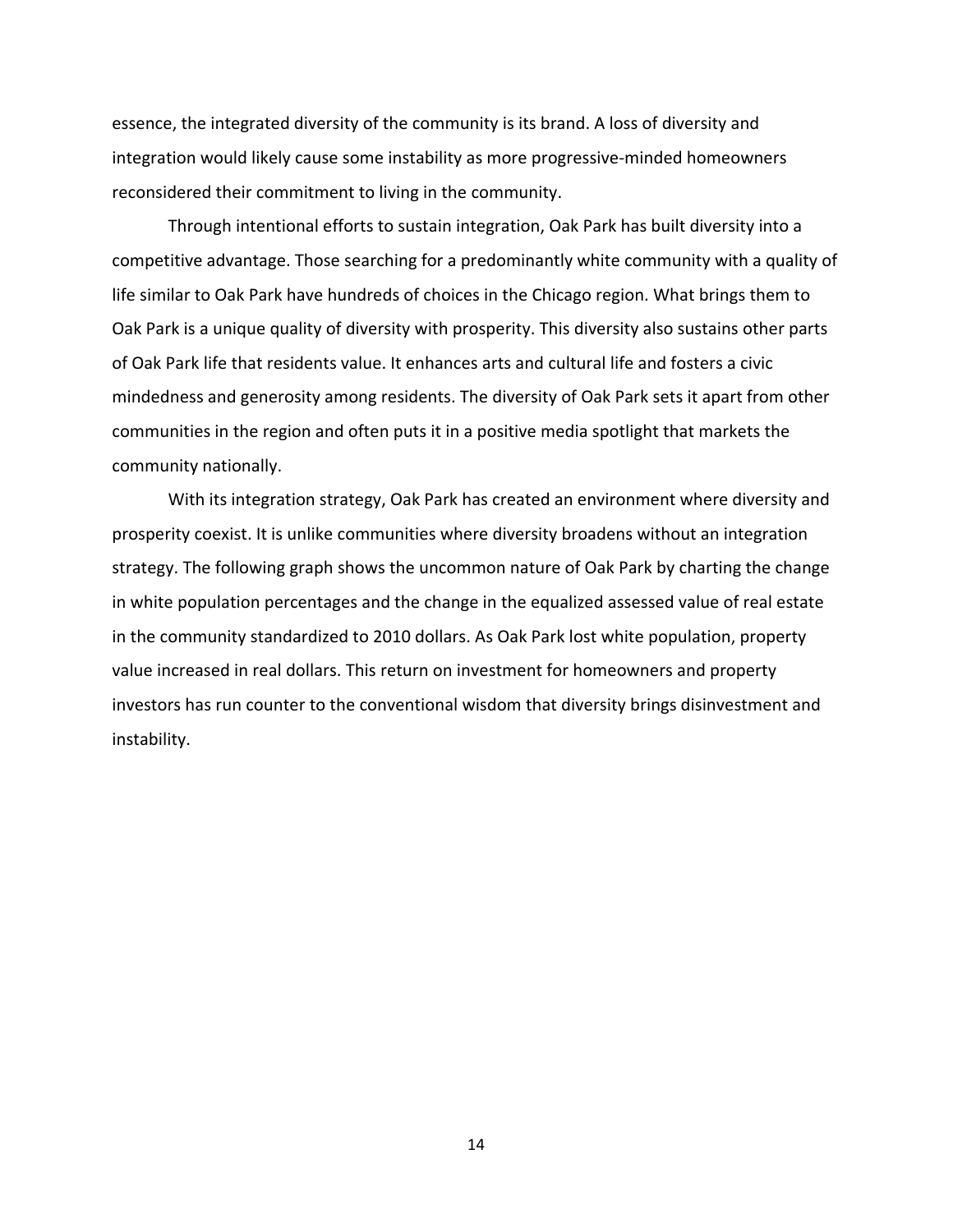

**Figure 4. White Population Share and Standardized Property Value based on the Equalized Assessed Value in Oak Park (2010 dollars)**

Sources: US Census 1980-2010 and Oak Park Township Assessors Office

# **Housing and Schools**

One final factor regarding integration in Oak Park is the connection between housing and schools. The Oak Park Strategy has also included efforts to promote school integration. At the high school level, the community has always had only one campus. While the high school has approximately 4,000 students, this single campus ensures that all children attend the same high school and that attendance boundaries will not affect neighborhood choice.

The elementary and middle schools required greater intervention. The community once had ten K-8 schools that all served as neighborhood schools. This did encourage segregation to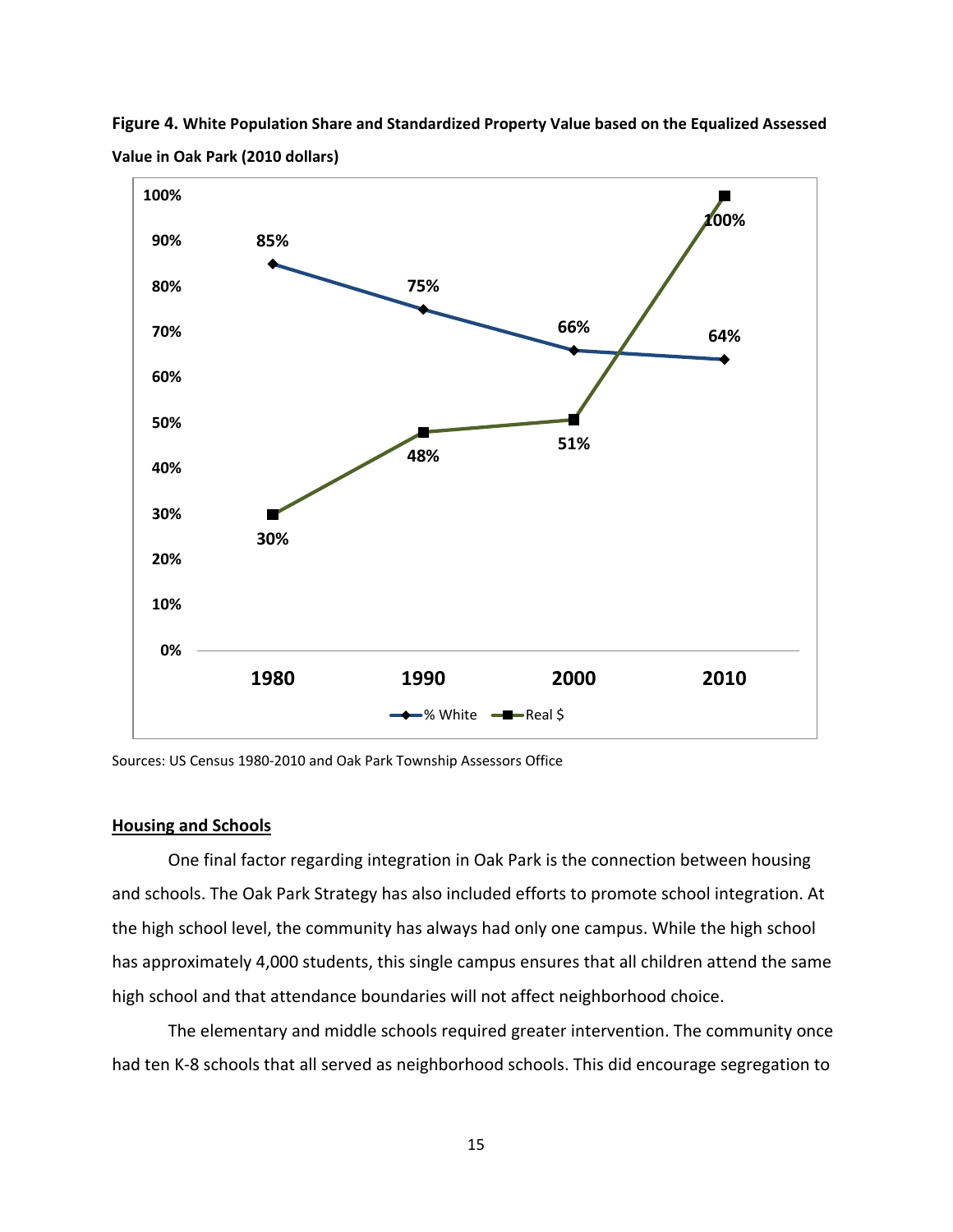some degree, as school reputations influenced neighborhood choice. It became clear that some elementary districts were experiencing a degree of white avoidance in the late 1970s.

To overcome this issue, two of the elementary schools were converted to middle schools. The boundaries of the remaining eight elementary districts were redrawn with integration in mind. This system dramatically reduced the influence of schools on housing choices. All of the new boundaries included at least modest integration. Over time, the boundaries have been adjusted as needed. Today, seven of the eight districts are similar in their diversity patterns. Only one continues to have lower than normal percentages of African American and Latino students.

The two middle schools were also set up to promote integration. Each receives students from four elementary schools. One receives from the northeastern and southwestern schools. The other receives from the southeastern and northwestern schools. This checkerboard pattern corrects for small segregation patterns that might occur at the elementary level.

School board policies over the past ten years have also accounted for the effects of historic and geographic momentum. The four schools on the eastern side of Oak Park receive slightly more resources than those on the western side of the community to ensure that they remain both aesthetically and academically desirable for new residents. While there is no significant difference in school performance across the eight elementary schools, the lasting effects of past disparities remain an influence. This state of affairs is among the factors that the Housing Center has to discuss with clients as they consider where to move in Oak Park. As with other factors, a combination of data and personal experience allows Housing Center staff to improve understanding about school quality and eliminate schools as a factor in the housing choice process.

Finally, the schools play a role in educating the community regarding its integration strategy. In collaboration with the Housing Center, presentations about how Oak Park works intentionally to promote diversity and integration ensure that the next generation will understand the effort required to sustain the community's core values.

16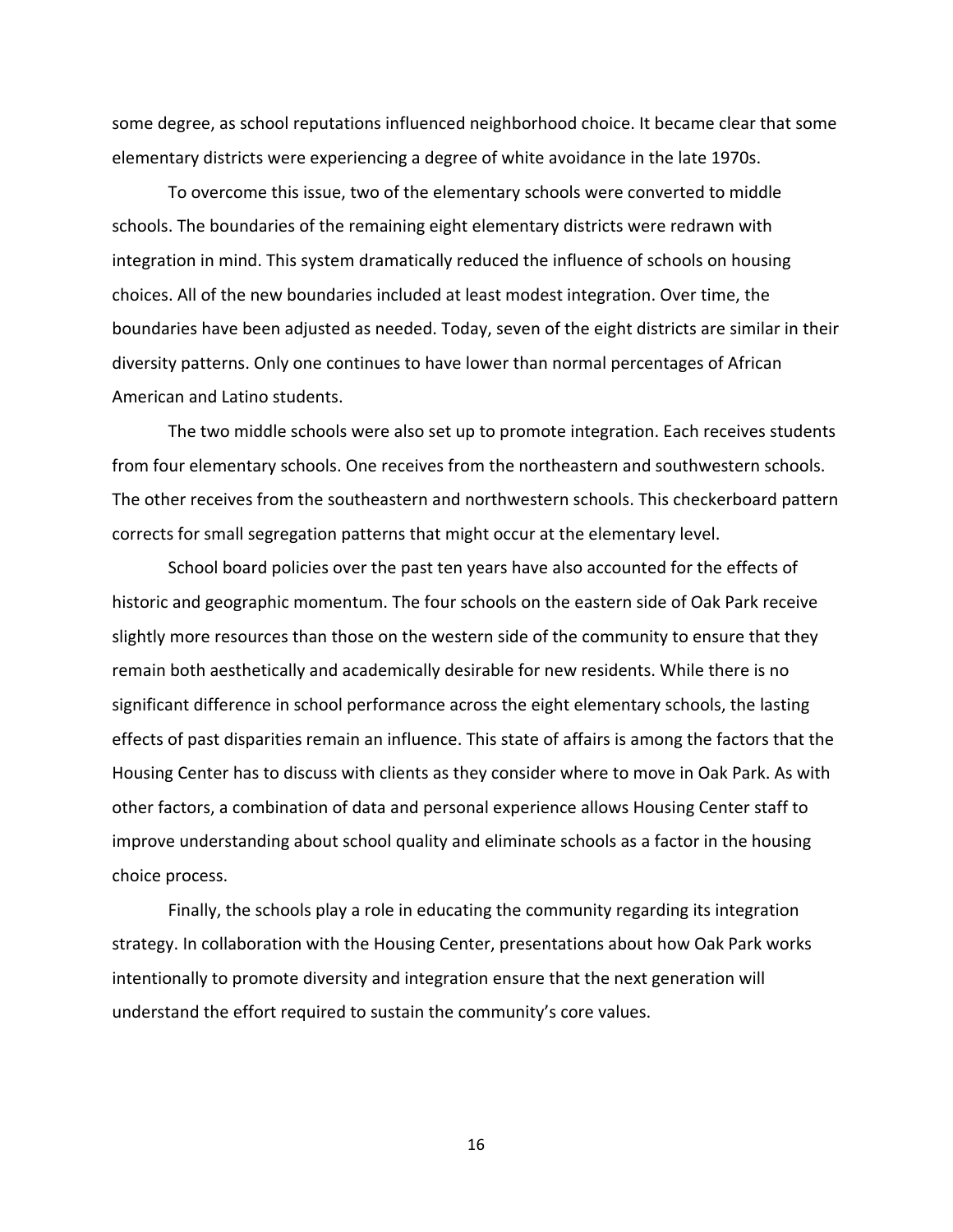# **Conclusion**

The Oak Park Strategy serves Oak Park both economically and socially. The Housing Center ensures strong and stable property values and provides a foundation for community harmony that makes diversity an important community asset. Its mission to achieve meaningful and lasting racial diversity in the community is critical to the public brand and core values of Oak Park.

Because the housing market is always in motion, the work of the Housing Center constantly remains relevant. Thousands of moves into and within Oak Park occur annually. Each one of these moves can result in either integration or segregation. As the data show, the Housing Center is critical to ensuring positive outcomes of these moves.

This sustained success of the Housing Center and the Oak Park Strategy has provided a replicable model for other communities. It has transformed Oak Park from a 99 percent white community to a community that reflects the diversity of its metropolitan region. Moreover, as diversity broadened and integration improved, the community also enjoyed greater prosperity and an increased commitment to social harmony. Today, it exhibits many of the qualities that fair housing and racial justice advocates hope to achieve elsewhere.

The community's focus on integrating its housing also ensures an integrated school system. Oak Park can maintain a neighborhood school system because of the integration in its housing market. This residential integration also has an effect on integration in social networks, park utilization, business ownership, and community participation.

Perhaps the most succinct justification for Oak Park Strategy comes from Dr. King. While in the Midwest, he plainly stated, "For as long as there is residential segregation, there will be de facto segregation in every area of life."<sup>[9](#page-18-0)</sup> Oak Park has shown that the converse is also true. For as long as integration has been promoted in the housing market, integration has improved in every area of life within Oak Park.

<span id="page-18-0"></span><sup>&</sup>lt;sup>9</sup> A transcript of King's speech at Western Michigan University, December 18, 1963, is available at http://wmich.edu/sites/default/files/attachments/MLK.pdf.